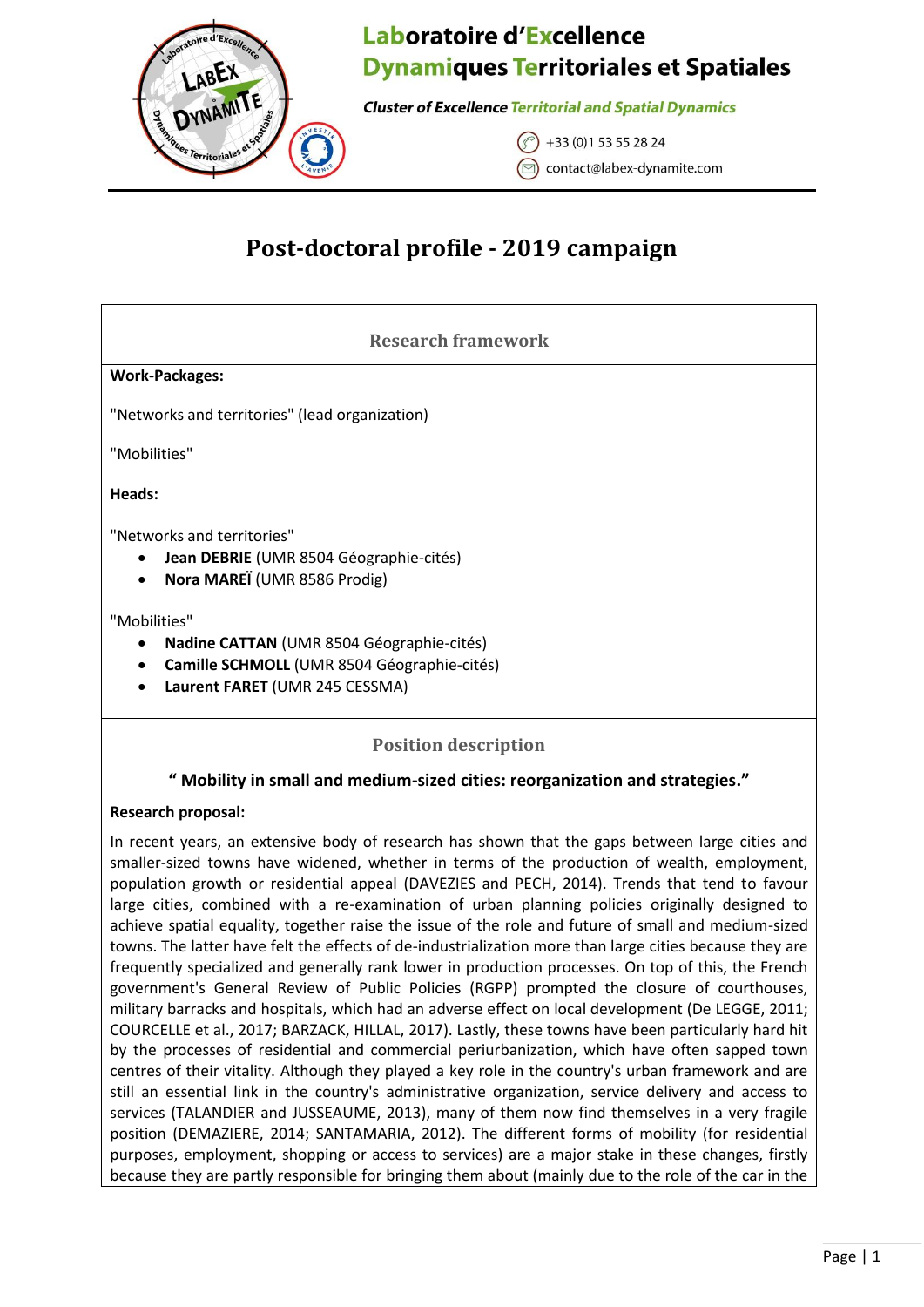

**Cluster of Excellence Territorial and Spatial Dynamics** 

+33 (0) 1 53 55 28 24 contact@labex-dynamite.com

processes of periurbanization and devitalization of town centers), but also because they, too, are affected by the changes. In these towns, the various forms of mobility have distinctive features (CERTU, 2011; CONTI, 2015; GART, 2015).

The aim is therefore to analyze the interrelationships between the changes in the importance and role of small and medium-sized towns and the reorganization of mobility at various levels. What are the effects of periurbanization on the different types of mobility in small and medium-sized town centers? And, conversely, what spatial changes do these forms of mobility entail at all of these levels? How are the closures of certain services (hospitals, courts and schools) restructuring mobility at local and regional levels? How is the importance of small and medium-sized towns changing in regional mobility networks and services (TER regional express trains, the so-called "Macron" intercity bus services, car-sharing schemes)? How are local stakeholders factoring mobility issues into the policies implemented at local and regional levels? What strategies are being implemented to meet the populations' needs or even support new forms of mobility?

These questions should be handled with both quantitative and qualitative approaches, within the context of one or more French regions, chosen for the diversity of urban growth or decline trajectories taken by their small and medium-sized towns, and their importance in the map of service closures (Baudet-Michel et al., 2018) and in the map of mobility services.

#### *References*

BARCZAK A., HILAL M., 2017, "Quelles évolutions de la présence des services publics en France ?", *Services publics et territoires. Adaptations, innovations et réactions*, Presses universitaires de Rennes, pp. 31-65

CONTI B., 2015, "La structure des mobilités domicile-travail au départ des villes moyennes : réflexions sur leur durabilité". *Recherche Transports Sécurité*, NecPlus, Usages de la vitesse, 2015 (01), pp.35-45.

COURCELLE T., FIJALKOW Y., TAULELLE F., (coord.), 2017, *Services publics et territoires. Adaptations, innovations et réactions*, Presses universitaires de Rennes, 254 p.

DAVEZIES L., PECH T., 2014, La nouvelle question territoriale, Terra Nova, [http://tnova.fr/etudes/la-nouvelle-question](http://tnova.fr/etudes/la-nouvelle-question-territoriale)[territoriale](http://tnova.fr/etudes/la-nouvelle-question-territoriale)

DE LEGGE D., 2011, "La RGPP : un défi pour les collectivités territoriales et les territoires", Rapport d'information pour le Sénat, No. 666 (2010-2011) fait au nom de la Mission commune d'information RGPP, lodged on 22 June 2011.

DEMAZIÈRE C., 2014, "Pourquoi et comment analyser les villes moyennes ? Un potentiel pour la recherche urbaine", *Métropolitiques*, dossier "Villes moyennes", 2014/1.

SANTAMARIA F., 2012, "Les villes moyennes françaises et leur rôle en matière d'aménagement du territoire : vers de nouvelles perspectives ?", *Norois*, No. 223, Vol.2, Presses Universitaires de Rennes, pp. 13-30

TALANDIER M., JOUSSEAUME V., 2013, "Les équipements du quotidien en France : un facteur d'attractivité résidentielle et de développement pour les territoires ?", *Norois,* 1/2013, No. 226, pp. 7-23.

### **Planned collaborations**

This research lies within the objectives of the "Networks and territories" and "Mobilities" WPs, and in particular the latter's focus area 4. It will continue, and add a new reference to, a body of research on the decline of shops and services in small and medium-sized towns, conducted in partnership with the CGET and the Caisse des Dépôts et Consignations, with which collaboration will be pursued. The project also continues on from research conducted with the Forum des Vies Mobiles (SNCF) on changes in the service offering, use of and users of freely-organized intercity bus services (known as "cars MACRON" in French). A partnership with the research department of Kéolis may also be considered.

The contract awardee will be hosted by the Geography-Cities UMR and will receive the UMR's support for conducting the surveys. Within this UMR, the student will join the research effort on a variety of focus areas (City systems and regional systems in world space) and involving different teams (on the cross-cutting theme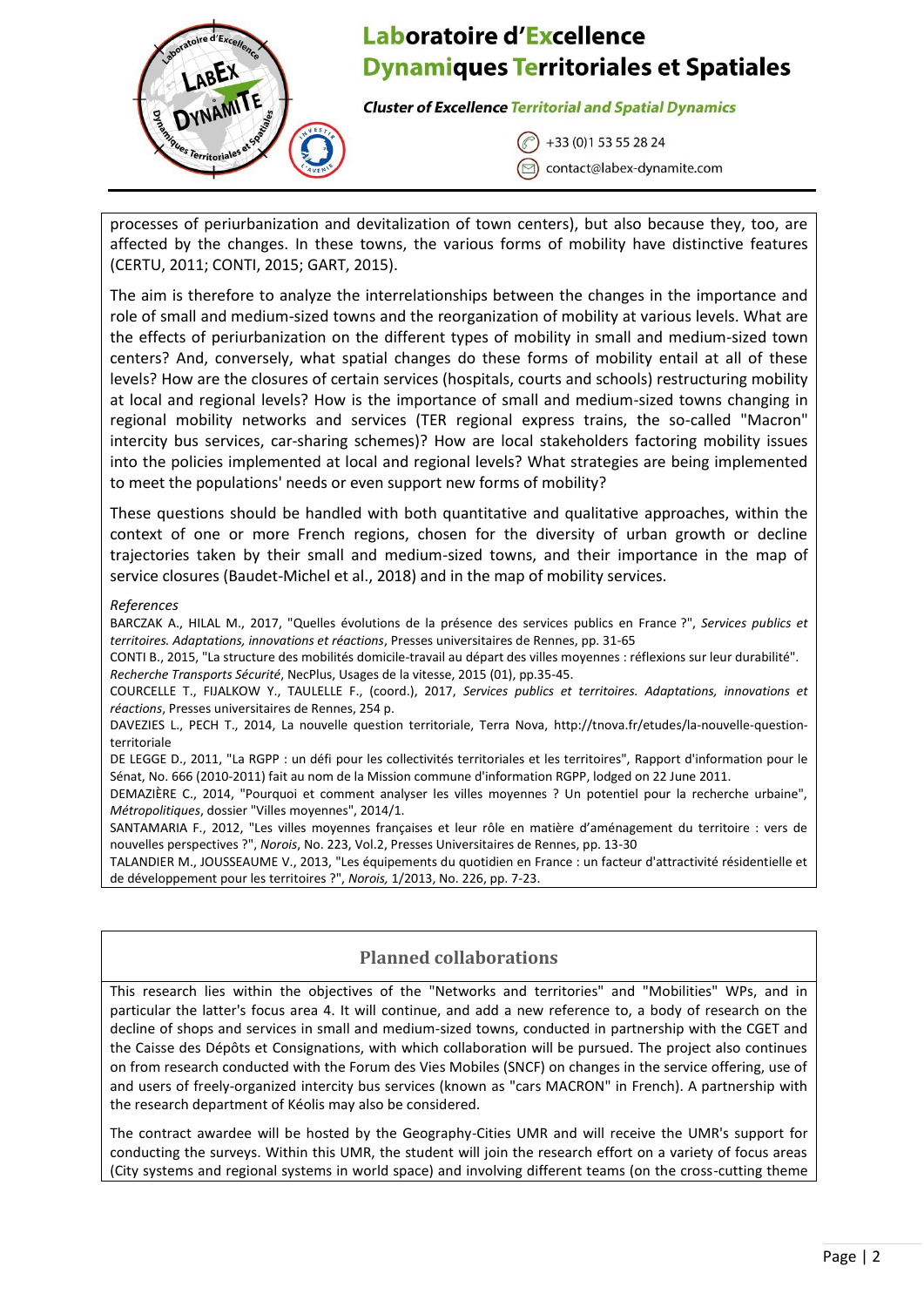

**Cluster of Excellence Territorial and Spatial Dynamics** 

+33 (0) 1 53 55 28 24

contact@labex-dynamite.com

of mobility and territoriality).

For this post-doctoral research, the contract awardee will be able to take advantage of the collaborative arrangements made in recent years with researchers from the *Université Paris-Est* and the Urban Futures LabEx.

# **Required skills and abilities**

The project will require the post-doctoral fellow to measure and locate different forms of mobility using a variety of databases, such as INSEE's commuting databases, the travel surveys for medium-sized towns, and the medical program information system databases (*Agence Technique d'Information Hospitalière*) covering travel for hospital treatment. In order to identify local fields of research (and in particular towns in which services were shut down between 2000 and 2016), the post-doctoral fellow will be able to draw on the findings and databases of the program on the withdrawal of services and shops in small and medium-sized towns\* (2015-2018).

The post-doctoral fellow should also investigate the possibility of using new sources of information, such as those dealing with the use of car-sharing services. He or she should have proven skills in analyzing flow matrices and be aware of the theoretical issues involved in modeling (gravity model, REILLY's law and the HUFF model) and flow mapping (BAHOKEN, 2016).

Surveys may also be carried out on areas identified in the Centre and Auvergne-Rhône-Alpes regions in order to, on one hand, complement the analysis of mobility using qualitative approaches and, on the other hand, understand the strategies applied by the local stakeholders.

\* The program *"La rétraction des services et commerces dans les villes petites et moyennes"* was the subject of two postdoctoral contracts awarded by LabEx DynamiTe (hospital care) and the CGET-CDC (courthouses). The post-doctoral fellow will be able to draw on the databases produced under these contracts. The findings were presented in a number of colloquia (ASRDLF 2018, SASE 2018, IGU 2018, etc.) and are in the process of being published (Ouvrages, AG, GES).

| <b>Additional information</b>   |                                                       |
|---------------------------------|-------------------------------------------------------|
| <b>Contract start date</b>      | September 2, 2019                                     |
| Length of contract              | 1 year                                                |
| fellow's<br>Post-doctoral       | Sophie BAUDET-MICHEL and Christophe QUEVA ("Networks  |
| supervisor(s) (member(s) of the | and territories" WP)                                  |
| WP requesting the appointment)  | Sandrine BERROIR and Sylvie FOL ("Mobilities" WP)     |
|                                 |                                                       |
| <b>Host laboratory</b>          | Laboratory name: UMR Géographie-cités                 |
|                                 | Address: 13, rue du Four - 75006 PARIS                |
|                                 | Collaboration with the Prodig laboratory (Nora MAREI) |